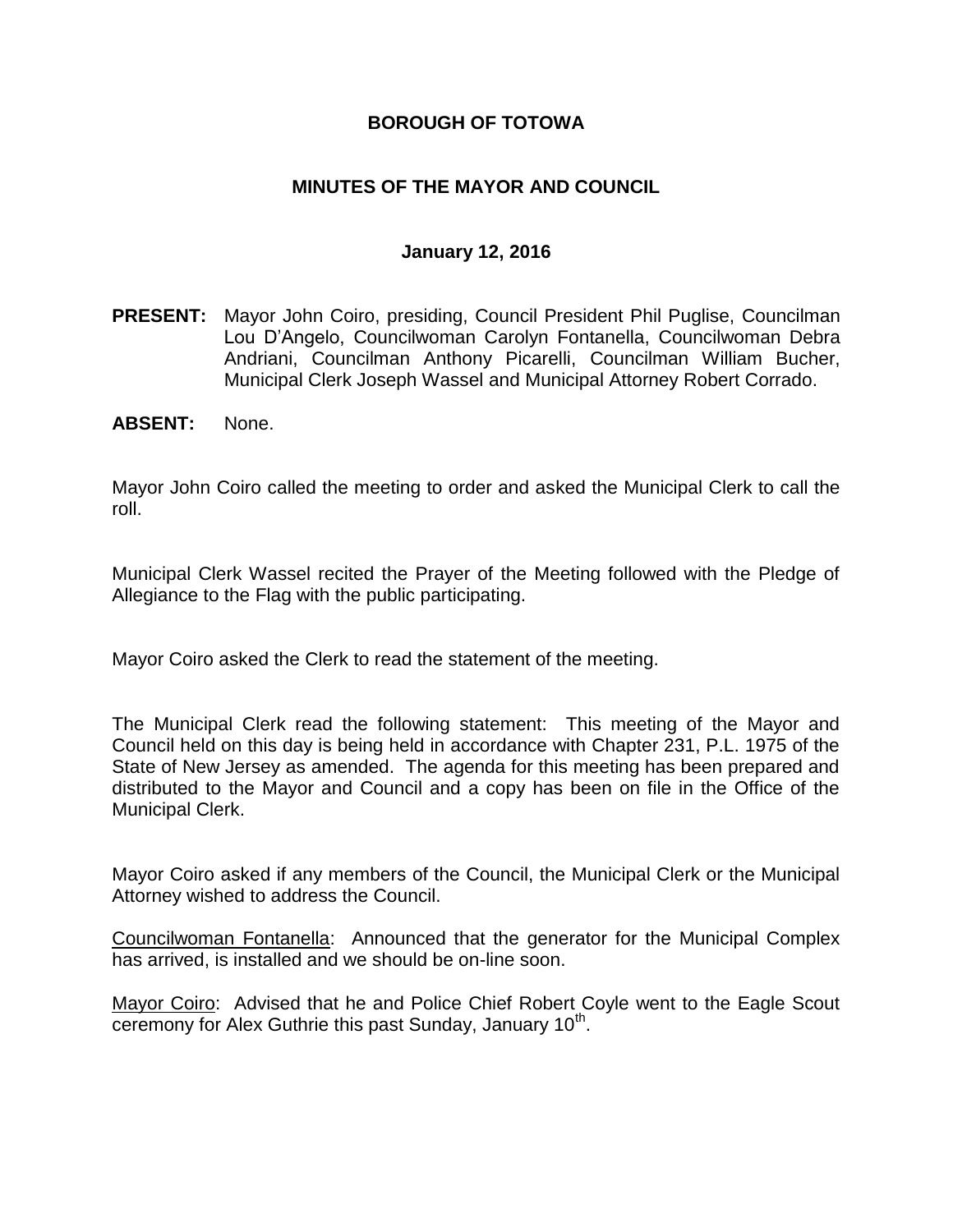### CITIZENS HEARD:

Mike Mahometa, 269 Lincoln Avenue: Said he had a few things: 1) Wished the Mayor, Council and all in attendance a Happy and Health New Year. The Mayor and Council reciprocated.; 2) Asked if there is a time frame for the removal of the duplicate poles along Vreeland Avenue and Minnisink Road. Fire Marshall Allen Del Vecchio: Responded that first PSE&G removed their lines, then Verizon will have to relocate theirs and then Optimum will have to move their lines before the old poles are removed.; 3) Inquired if the property on Union Boulevard (where the data center was going to go) will be occupied soon. Mayor Coiro: Informed him that it is up to the property owner and it has been sitting vacant because they lost their tenant.

There was a motion by Councilman Puglise, seconded by Councilman D'Angelo to approve the Minutes of the Mayor and Council for the meeting of December 22, 2015. On roll call vote, all members of the Council present voted in the affirmative. Councilwoman Andriani abstained from the voting.

There was a motion by Councilman Puglise, seconded by Councilman D'Angelo to approve the Minutes of the Mayor and Council for the Reorganization Meeting of January 1, 2016. On roll call vote, all members of the Council present voted in the affirmative.

COMMITTEE ON FINANCE:

There was a motion by Councilman Picarelli, seconded by Councilman D'Angelo to approve Resolution No. 2016-02 for the payment of bills. On roll call vote, all members of the Council present voted in the affirmative.

There was a motion by Councilman Picarelli, seconded by Councilman D'Angelo to adopt the following resolution authorizing the Tax Collector to waive and eliminate any credits or balances for any account under \$10.00 for the year 2015. On roll call vote, all members of the Council present voted in the affirmative.

# **RESOLUTION**

WHEREAS, there are taxpayers who have minor credits or balances (under \$10.00) on their accounts regarding property taxes for the year 2015; and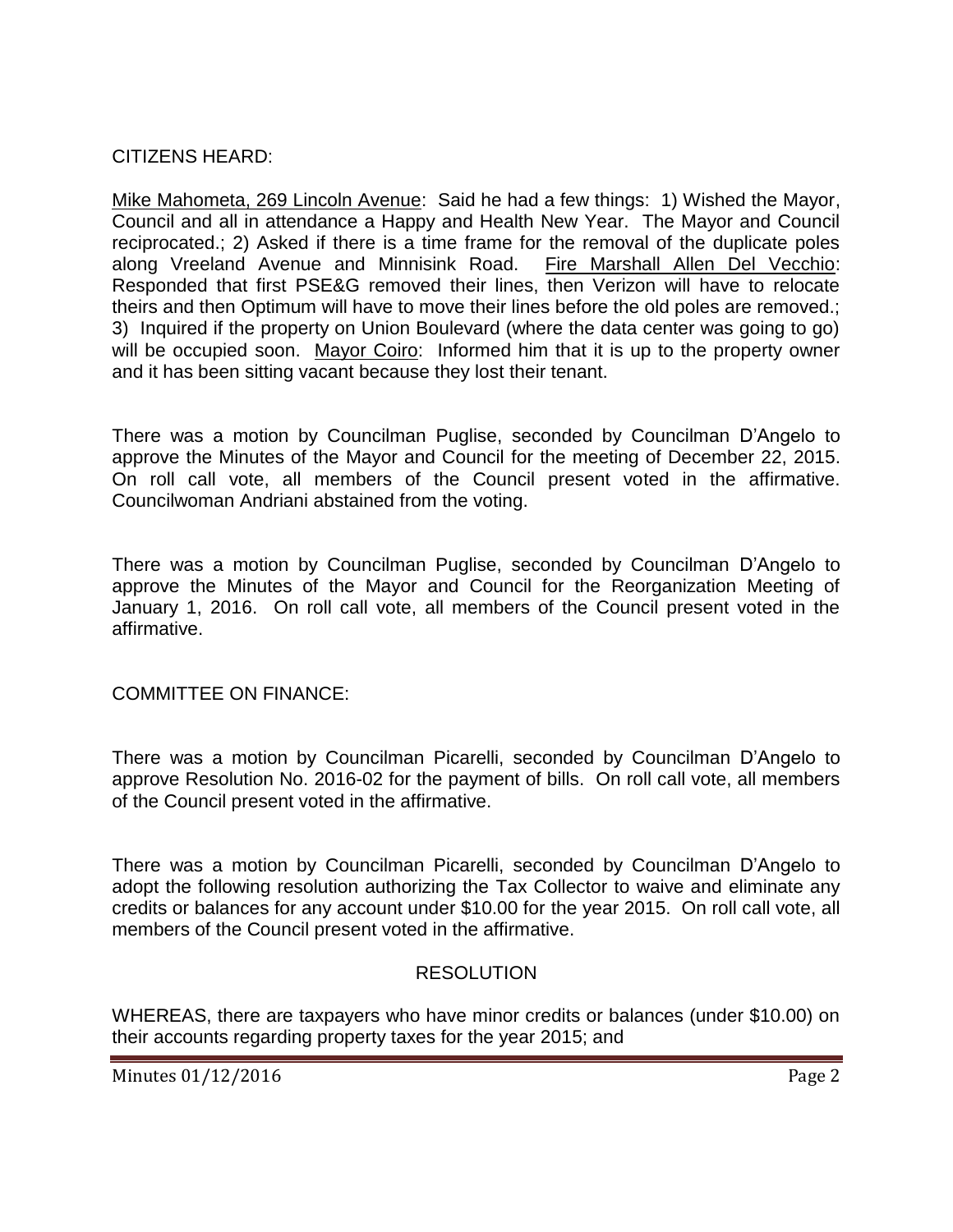WHEREAS, the Borough is permitted to waive payment of these small credits or balances.

NOW, THEREFORE, BE IT RESOLVED, that the Tax Collector is hereby authorized to waive and eliminate any credits or balances for any account under \$10.00 for the year 2015.

There was a motion by Councilman Picarelli, seconded by Councilman D'Angelo to approve payment of the 1<sup>st</sup> Quarter 2016 Budget Allotment to the Borough of Totowa Public Library in the amount of \$185,674. On roll call vote, all members of the Council present voted in the affirmative.

A letter was received from the employees of the Municipal Complex requesting permission to switch the following holiday(s): Election Day, Tuesday, November  $8<sup>th</sup>$  for the day after Thanksgiving, Friday, November 25, 2016. There was a motion by Councilman Picarelli, seconded by Councilman D'Angelo to approve the request. On roll call vote, all members of the Council present voted in the affirmative.

COMMITTEE ON PUBLIC SAFETY:

There was no report.

COMMITTEE ON PUBLIC WORKS:

A letter was received from DPW Superintendent Jim Niland requesting permission to switch the following holiday(s): Lincoln's Birthday, Friday, February 12<sup>th</sup> for Friday, July 1<sup>st</sup>; and Election Day, Tuesday, November 8<sup>th</sup> for the day after Thanksgiving, Friday, November 25, 2016. There was a motion by Councilman D'Angelo, seconded by Councilman Puglise to approve the request. On roll call vote, all members of the Council present voted in the affirmative.

A letter from the Passaic Valley Water Commission advising that water rates will increase another 5%, effective January 1, 2016 was received and filed.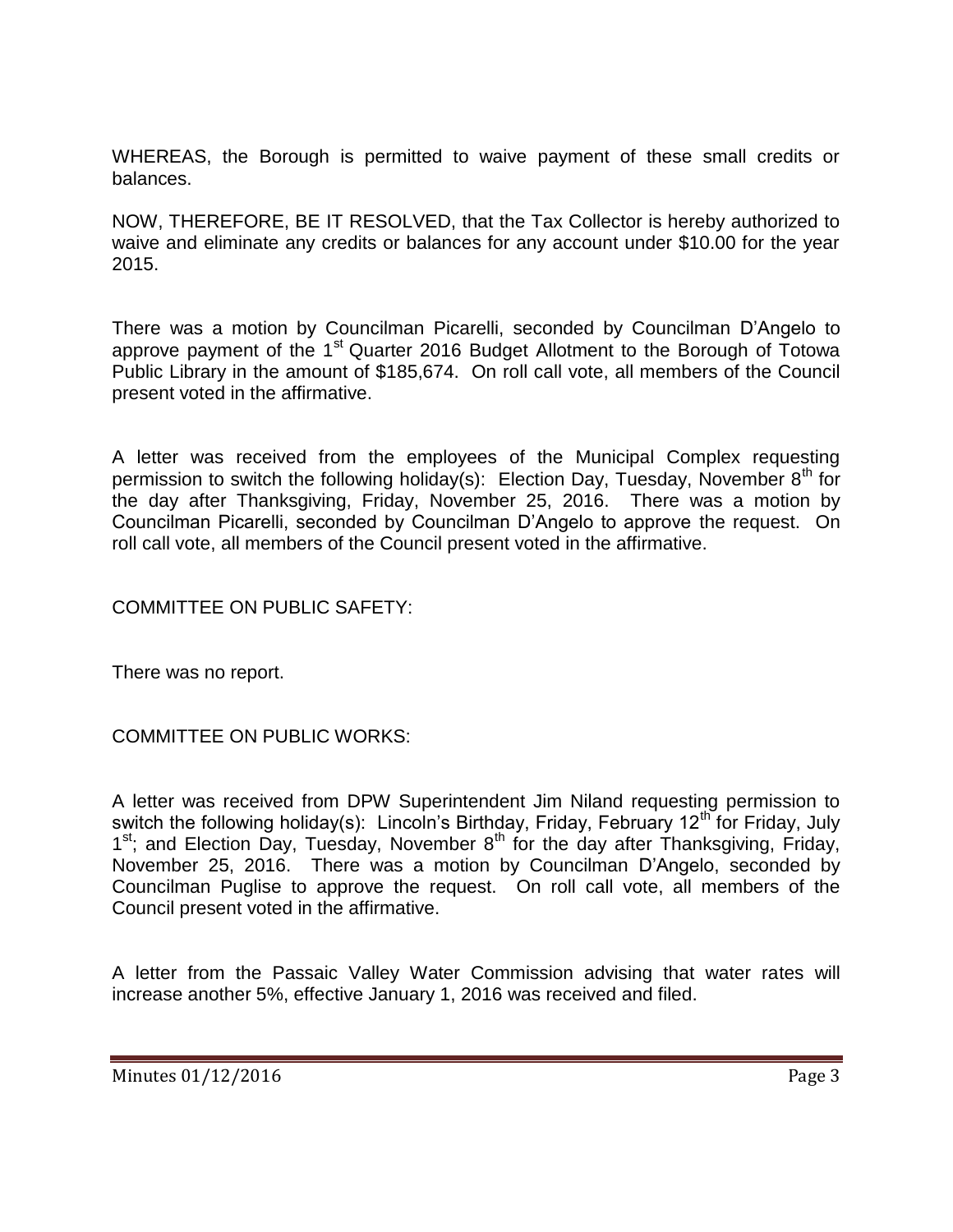# COMMITTEE ON ENGINEERING & PUBLIC PROPERTY:

A letter was received from resident Eugenio Occhiuzzi requesting permission to use the Municipal Parking Lot on the following dates: August 15, 2016 and September 24, 2016. There was a motion by Councilwoman Fontanella, seconded by Councilwoman Andriani to grant permission. On roll call vote, all members of the Council present voted in the affirmative.

COMMITTEE ON LIAISON & INSPECTION:

There was no report.

COMMITTEE ON LEGISLATION & ORDINANCES:

There was a motion by Councilman Bucher, seconded by Councilman Picarelli to introduce on first reading and advertise for public hearing the following entitled ordinance. On roll call vote, all members of the Council present voted in the affirmative.

# **ORDINANCE NO. 01-2016**

#### **AN ORDINANCE FIXING THE ANNUAL SALARIES AND WAGES OF THE OFFICIALS, EMPLOYEES AND THE APPOINTEES OF THE BOROUGH OF TOTOWA, COUNTY OF PASSAIC, STATE OF NEW JERSEY**

There was a motion by Councilman Bucher, seconded by Councilman Picarelli to introduce on first reading, refer to the Planning Board for their review and comments and advertise for public hearing the following entitled ordinance. On roll call vote, all members of the Council present voted in the affirmative.

# **ORDINANCE NO. 02-2016**

**AN ORDINANCE TO AMEND THE CODE OF THE BOROUGH OF TOTOWA CHAPTER 415 ENTITLED "ZONING AND LAND USE", ARTICLE IV, "FEES & ESCROW", SECTION 14, "DEVELOPMENT FEES"**